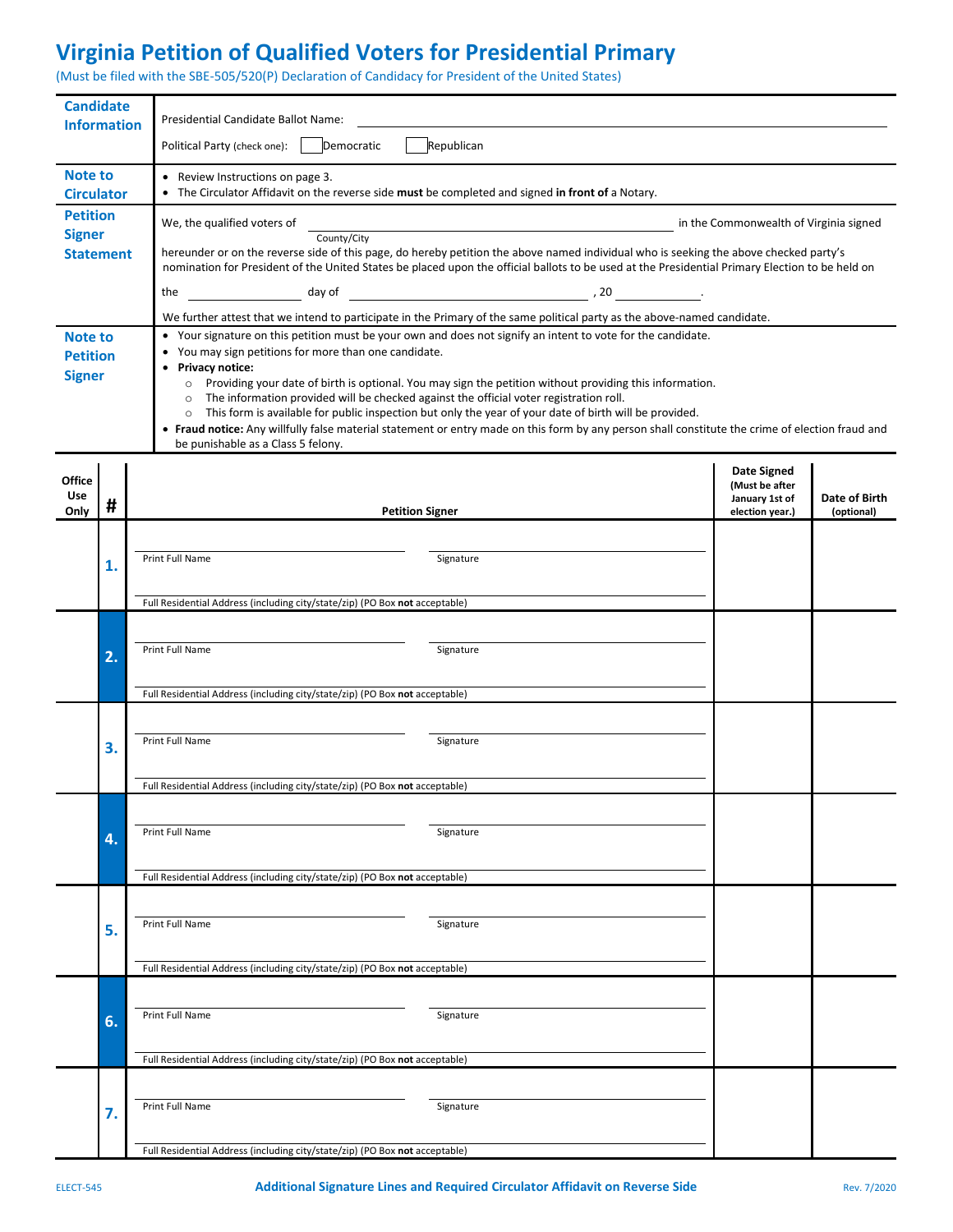## **Virginia Petition of Qualified Voters for Presidential Primary (continued from reverse side)**

**Presidential Candidate Ballot Name:**

| <b>Note to</b><br><b>Petition</b><br><b>Signer</b> |     | • Your signature on this petition must be your own and does not signify an intent to vote for the candidate.<br>You may sign petitions for more than one candidate.<br>$\bullet$<br>• Privacy notice:<br>Providing your date of birth is optional. You may sign the petition without providing this information.<br>$\circ$<br>The information provided will be checked against the official voter registration roll.<br>$\circ$<br>This form is available for public inspection but only the year of your date of birth will be provided.<br>$\circ$<br>Fraud notice: Any willfully false material statement or entry made on this form by any person shall constitute the crime of election fraud and<br>be punishable as a Class 5 felony. |                                                                             |           |                |                                                              |                                                                           |                             |  |
|----------------------------------------------------|-----|-----------------------------------------------------------------------------------------------------------------------------------------------------------------------------------------------------------------------------------------------------------------------------------------------------------------------------------------------------------------------------------------------------------------------------------------------------------------------------------------------------------------------------------------------------------------------------------------------------------------------------------------------------------------------------------------------------------------------------------------------|-----------------------------------------------------------------------------|-----------|----------------|--------------------------------------------------------------|---------------------------------------------------------------------------|-----------------------------|--|
| <b>Office</b><br><b>Use</b><br>Only                | #   | <b>Petition Signer</b>                                                                                                                                                                                                                                                                                                                                                                                                                                                                                                                                                                                                                                                                                                                        |                                                                             |           |                |                                                              | <b>Date Signed</b><br>(Must be after<br>January 1st of<br>election year.) | Date of Birth<br>(optional) |  |
|                                                    | 8.  | Print Full Name                                                                                                                                                                                                                                                                                                                                                                                                                                                                                                                                                                                                                                                                                                                               |                                                                             | Signature |                |                                                              |                                                                           |                             |  |
|                                                    |     | Full Residential Address (including city/state/zip) (PO Box not acceptable)                                                                                                                                                                                                                                                                                                                                                                                                                                                                                                                                                                                                                                                                   |                                                                             |           |                |                                                              |                                                                           |                             |  |
|                                                    | 9.  | Print Full Name                                                                                                                                                                                                                                                                                                                                                                                                                                                                                                                                                                                                                                                                                                                               |                                                                             | Signature |                |                                                              |                                                                           |                             |  |
|                                                    |     |                                                                                                                                                                                                                                                                                                                                                                                                                                                                                                                                                                                                                                                                                                                                               | Full Residential Address (including city/state/zip) (PO Box not acceptable) |           |                |                                                              |                                                                           |                             |  |
|                                                    | 10. | Print Full Name                                                                                                                                                                                                                                                                                                                                                                                                                                                                                                                                                                                                                                                                                                                               |                                                                             | Signature |                |                                                              |                                                                           |                             |  |
|                                                    |     |                                                                                                                                                                                                                                                                                                                                                                                                                                                                                                                                                                                                                                                                                                                                               | Full Residential Address (including city/state/zip) (PO Box not acceptable) |           |                |                                                              |                                                                           |                             |  |
|                                                    | 11. | Print Full Name                                                                                                                                                                                                                                                                                                                                                                                                                                                                                                                                                                                                                                                                                                                               |                                                                             | Signature |                |                                                              |                                                                           |                             |  |
|                                                    |     |                                                                                                                                                                                                                                                                                                                                                                                                                                                                                                                                                                                                                                                                                                                                               | Full Residential Address (including city/state/zip) (PO Box not acceptable) |           |                |                                                              |                                                                           |                             |  |
|                                                    | 12. | Print Full Name                                                                                                                                                                                                                                                                                                                                                                                                                                                                                                                                                                                                                                                                                                                               |                                                                             | Signature |                |                                                              |                                                                           |                             |  |
|                                                    |     | Full Residential Address (including city/state/zip) (PO Box not acceptable)                                                                                                                                                                                                                                                                                                                                                                                                                                                                                                                                                                                                                                                                   |                                                                             |           |                |                                                              |                                                                           |                             |  |
|                                                    | 13. | Print Full Name                                                                                                                                                                                                                                                                                                                                                                                                                                                                                                                                                                                                                                                                                                                               |                                                                             | Signature |                |                                                              |                                                                           |                             |  |
|                                                    |     |                                                                                                                                                                                                                                                                                                                                                                                                                                                                                                                                                                                                                                                                                                                                               | Full Residential Address (including city/state/zip) (PO Box not acceptable) |           |                |                                                              |                                                                           |                             |  |
| <b>Circulator</b><br><b>Affidavit</b>              |     | (print full name)<br>I,                                                                                                                                                                                                                                                                                                                                                                                                                                                                                                                                                                                                                                                                                                                       |                                                                             |           |                | <u> 1980 - Johann Stein, fransk politik (d. 1980)</u>        | , swear or affirm that (i) my full                                        |                             |  |
|                                                    |     | residential address (including city/state/zip) is<br>(ii) I am not a minor, (iii) I am not a felon whose voting rights have not been restored; (iv) I have witnessed the signature of each person who<br>signed this page and its reversed side; and (v) I consent to the jurisdiction of the courts of Virginia in resolving any disputes concerning the<br>circulation of petitions, or signatures contained therein. I understand that falsely signing this Affidavit is a felony punishable by a maximum fine<br>up to \$2,500 and/or imprisonment up to ten years.                                                                                                                                                                       |                                                                             |           |                |                                                              |                                                                           |                             |  |
|                                                    |     |                                                                                                                                                                                                                                                                                                                                                                                                                                                                                                                                                                                                                                                                                                                                               |                                                                             |           |                |                                                              |                                                                           |                             |  |
| <b>Notary</b>                                      |     |                                                                                                                                                                                                                                                                                                                                                                                                                                                                                                                                                                                                                                                                                                                                               |                                                                             |           |                |                                                              |                                                                           |                             |  |
| <b>ELECT-545</b>                                   |     |                                                                                                                                                                                                                                                                                                                                                                                                                                                                                                                                                                                                                                                                                                                                               |                                                                             |           |                |                                                              |                                                                           |                             |  |
|                                                    |     | by (circulator name)                                                                                                                                                                                                                                                                                                                                                                                                                                                                                                                                                                                                                                                                                                                          |                                                                             |           |                |                                                              |                                                                           |                             |  |
|                                                    |     | Notary Signature                                                                                                                                                                                                                                                                                                                                                                                                                                                                                                                                                                                                                                                                                                                              |                                                                             |           | Registration # |                                                              | <b>Commission Expiration</b>                                              |                             |  |
|                                                    |     |                                                                                                                                                                                                                                                                                                                                                                                                                                                                                                                                                                                                                                                                                                                                               | Place photographically Reproducible Stamp/Seal Here                         |           | or             | Place<br>Photographically<br>Reproducible<br>Seal/Stamp Here |                                                                           | Rev. 7/2020                 |  |